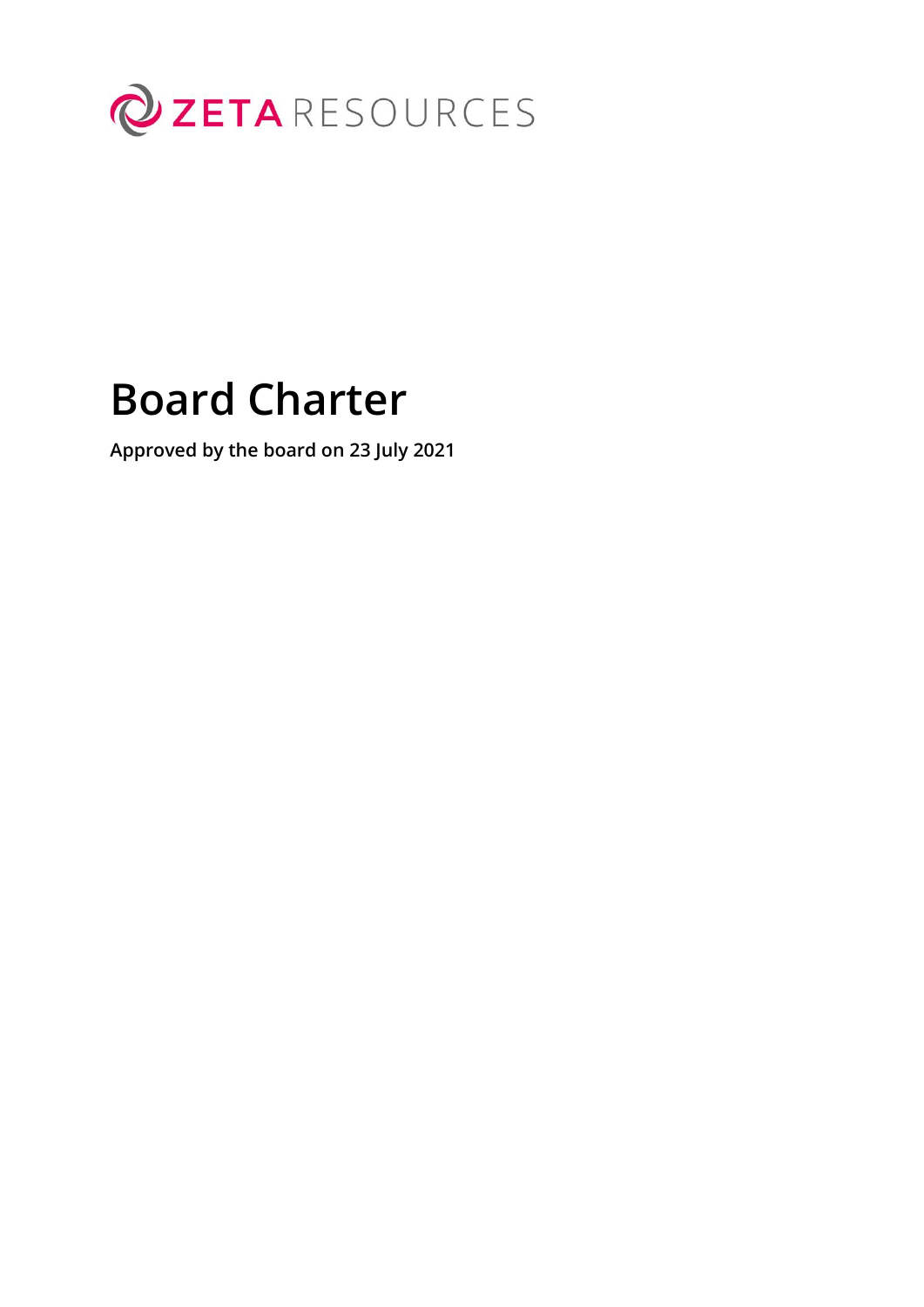# **Board Charter**

## **Zeta Resources Limited and its subsidiaries (the company)**

#### **1. Introduction**

#### **1.1 Purpose of Charter**

This is the Charter of the board of the company (the **Charter**). The Charter governs the operations of the board. It sets out the board's role and responsibilities, composition, structure and membership requirements.

#### **1.2 Role of Board**

The board is responsible for stewardship of the company and, in particular, for the long-term growth of the company and the investment objectives of the company, and for monitoring the financial objectives, including the responsibilities set out below.

In performing the responsibilities set out in this Charter, the board should act at all times in a manner designed to create and continue to build sustainable value for shareholders and in accordance with the duties and obligations imposed on them by the company's Bye-Laws and by law.

#### **1.3 Review of Charter**

The board must review and reassess this Charter at least annually and, if required, make any amendments to the Charter.

This Charter (including its annexures) takes effect from the date it was adopted by the board and replaces any previous charter in this regard.

## **2. Roles and responsibilities of the Board**

#### **2.1 Strategy**

The role of the board in respect of strategy includes:

- (a) providing input to, and approval of, the company's strategic direction and budgets as developed by the Investment Manager (as defined in section 5.1);
- (b) directing, monitoring and assessing the company's performance; and
- (c) approving and monitoring capital management and the investment portfolio.

#### **2.2 Statement of Matters**

The board has adopted the following Statement of Matters for which the board will be responsible:

- (a) review and determine the company's strategic direction;
- (b) review and approve investment policies;
- (c) determining the size, composition and structure of the board, and the process for evaluating its performance;
- (d) appointing the Investment Manager and approving appropriate remuneration;
- (e) review performance of the Investment Manager and ensuring that its actions are consistent with corporate strategy;
- (f) approving the annual report and financial statements (including the directors' report and remuneration report) and any other published reporting, in accordance with the company's Bye Laws, the Australian Corporations Act 2001 (Cth) (the **Corporations Act**), ASX Listing Rules and any other applicable regulations;
- (g) overseeing the company's accounting and corporate reporting systems and appointing, re-appointing or removing the company's external auditors and approving the auditor's remuneration;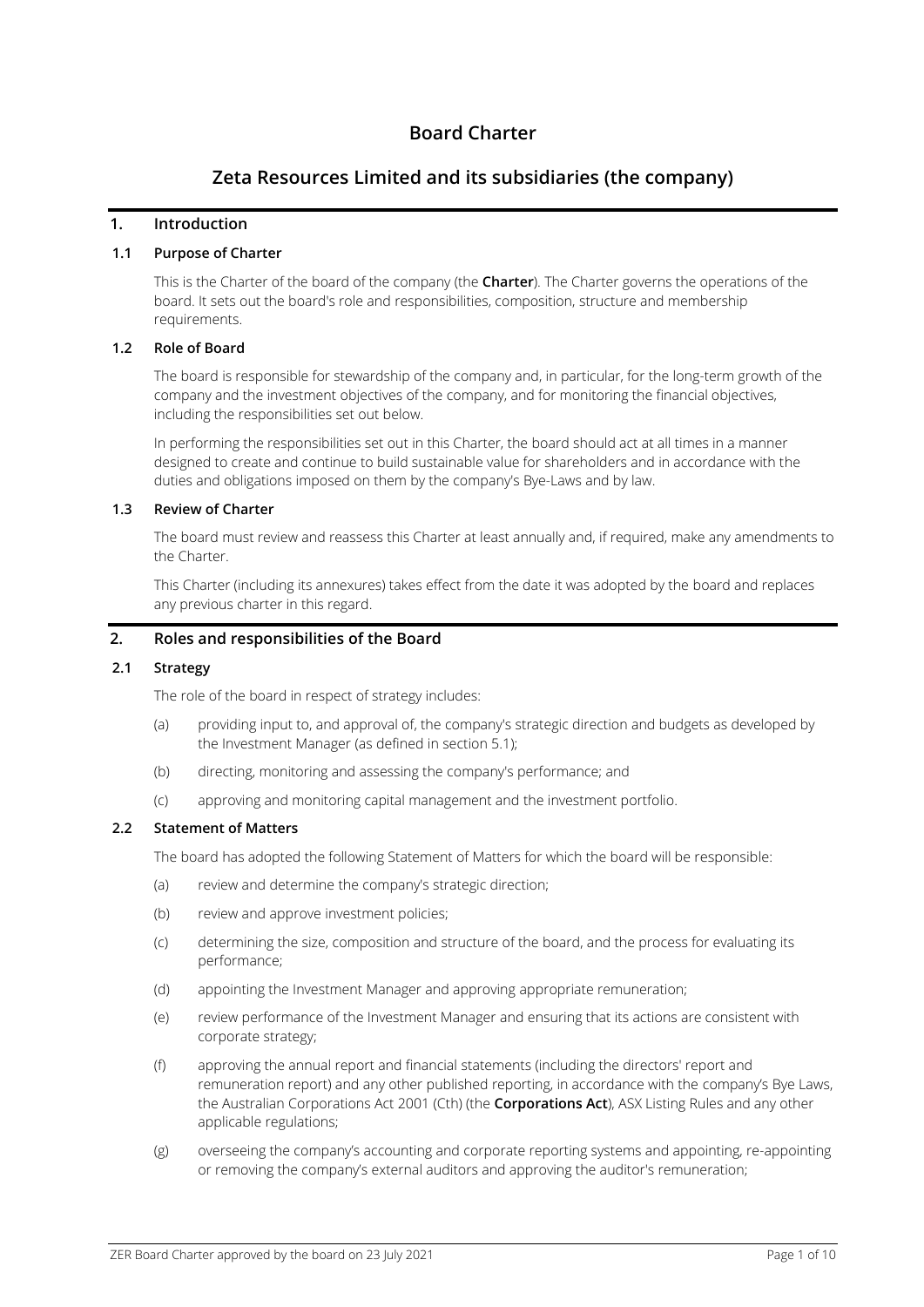- (h) approving and monitoring the effectiveness of the company's system of corporate governance, including formation of board committees and the terms of applicable governing charters;
- (i) approving the company's Code of Conduct, Continuous Disclosure Policy and any other policies, and monitoring their effectiveness;
- (j) reviewing annually the company's diversity initiatives, including setting measurable objectives for achieving gender diversity, and progress towards their achievement;
- (k) review risk management and compliance;
- (l) oversee the company's control and accountability systems; and
- (m) communicating with, and protecting the rights and interests of, all shareholders.

#### **2.3 Risk management and reporting**

The role of the board in respect of risk management and reporting includes:

- (a) identifying the principal risks of the company's business and liaising with the Investment Manager to ensure the company has in place an appropriate risk management framework and establishing the acceptable levels of risk within which the board expects the Investment Manager to operate;
- (b) reviewing and ratifying the company's systems of internal compliance and control, risk management and legal compliance systems, to determine the integrity and effectiveness of those systems; and
- (c) approving and monitoring material internal and external financial and other reporting, including:
	- (i) periodic reporting to shareholders, the ASX and other stakeholders; and
	- (ii) overseeing the company's processes for making timely and appropriate disclosure of all material information concerning the company that a reasonable person would expect to have a material effect on the price or value of the company's securities.

#### **2.4 Relationship with Investment Manager**

The role of the board in relation to the Investment Manager includes:

- (a) appointment and removal of the Investment Manager and the Company Secretary;
- (b) setting of remuneration for the Investment Manager;
- (c) establishing and monitoring succession planning;
- (d) delegating the day-to-day decision making and implementation of board approved strategy to the Investment Manager;
- (e) setting specific limits of authority for the Investment Manager;
- (f) ensuring that an appropriate framework exists for relevant information to be reported to the board; and
- (g) where necessary, challenging actions of the Investment Manager and holding to account.

#### **2.5 Monitoring of performance**

The role of the board in respect of performance monitoring includes:

- (a) approving criteria for assessing performance of the Investment Manager and monitoring and evaluating its performance;
- (b) undertaking an annual evaluation of the performance of the board, each Board committee (if any) and individual directors, comparing their performance with the requirements of this Charter, relevant Board committee Charters (if any) and the reasonable expectations of individual directors;
- (c) undertake an annual evaluation and review of the mix of skills and experience of the board; and
- (d) where appropriate, engaging external facilitators to conduct its performance evaluations.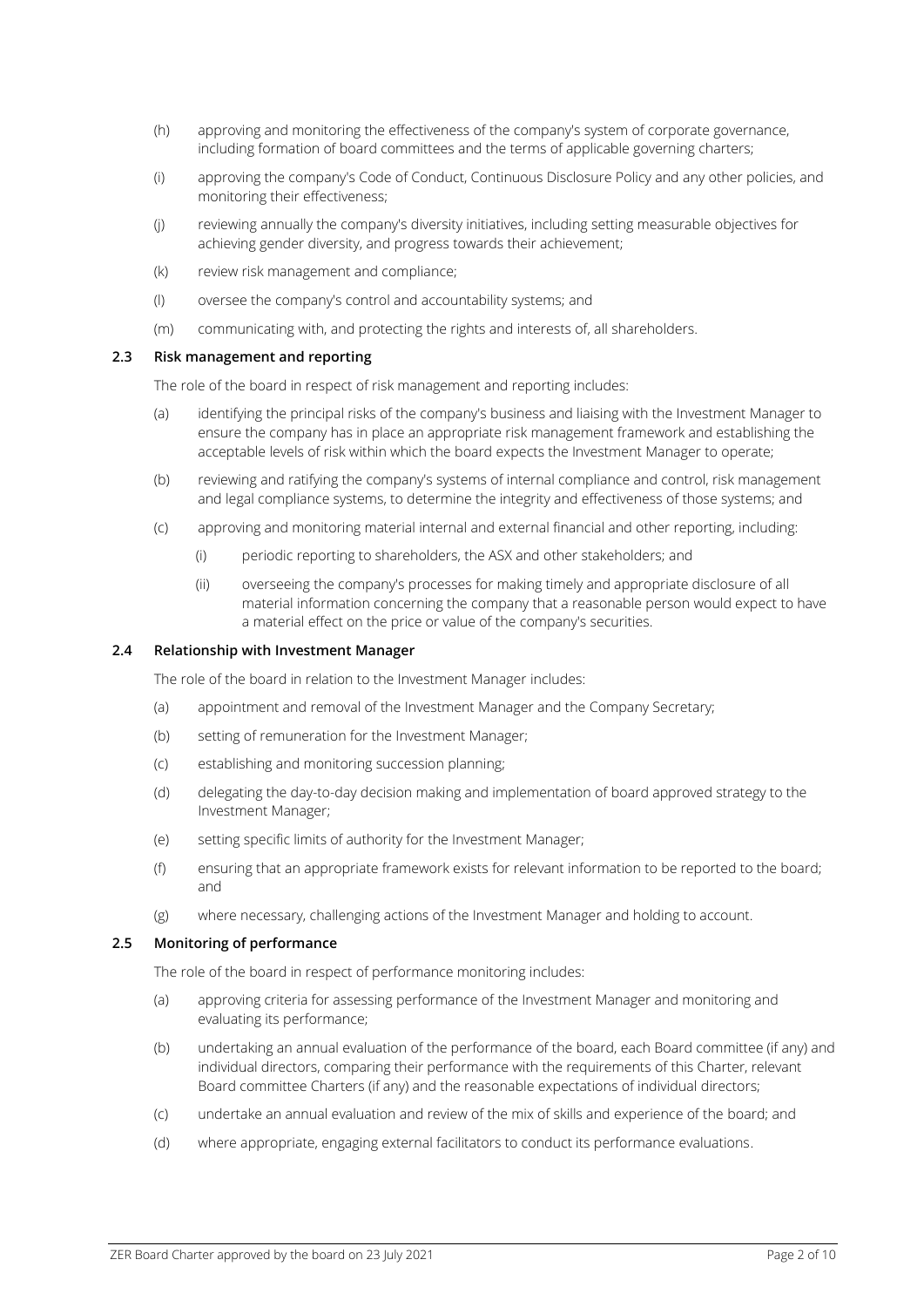#### **2.6 Corporate governance**

The role of the board in respect of corporate governance includes:

- (a) selecting and appointing the board chair, and if the company has one, the deputy chair or senior independent director;
- (b) ensuring compliance with the company's Bye Laws and with the continuous disclosure requirements of the ASX Listing Rules and the Corporations Act;
- (c) ensuring ethical behaviour and compliance with the company's own governing documents, including the company's Code of Conduct; and
- (d) monitoring and evaluating the company's compliance with its corporate governance standards.

#### **2.7 Board committees**

The role of the board includes:

- (a) establishing such committees of the board as may be appropriate from time to time such as:
	- (i) Audit & Risk Management committee; and
	- (ii) Remuneration & Nomination committee;
- (b) where appropriate adopting charters setting out the membership, responsibilities and reporting obligations of each board committee and evaluating the performance of the board committees; and
- (c) if applicable undertaking an annual performance evaluation of each board committee that compares the performance of the board committee with the requirements of the relevant board committee charter, setting forth the goals and objectives of the board committee for the upcoming year and effecting any amendments to the relevant board committee charter considered necessary or desirable.

## **2.8 Other**

The role of the board also includes performing such other functions as prescribed by law.

#### **3. Board composition and related matters**

#### **3.1 Board size**

The Bye-Laws of the company provide that the number of directors must at any time be no less than three directors or such number in excess thereof, but not exceeding ten, as the members may determine.

#### **3.2 Board composition**

The board should comprise:

- (a) a majority of people who are independent<sup>1</sup> directors;
- (b) people with a mix of skills and diversity of backgrounds to enable the board to discharge its duties effectively.

#### **3.3 Chair**

Unless the board determines otherwise, the chair of the board should be independent.

The chair's role includes:

- (a) providing effective leadership on formulating the board's strategy;
- (b) representing the views of the board to the public;
- (c) ensuring that the board meets at regular intervals throughout the year and that minutes of meeting accurately record decisions taken and where appropriate the views of individual directors;

<sup>&</sup>lt;sup>1</sup> Independent, as defined by the ASX Corporate Governance Council.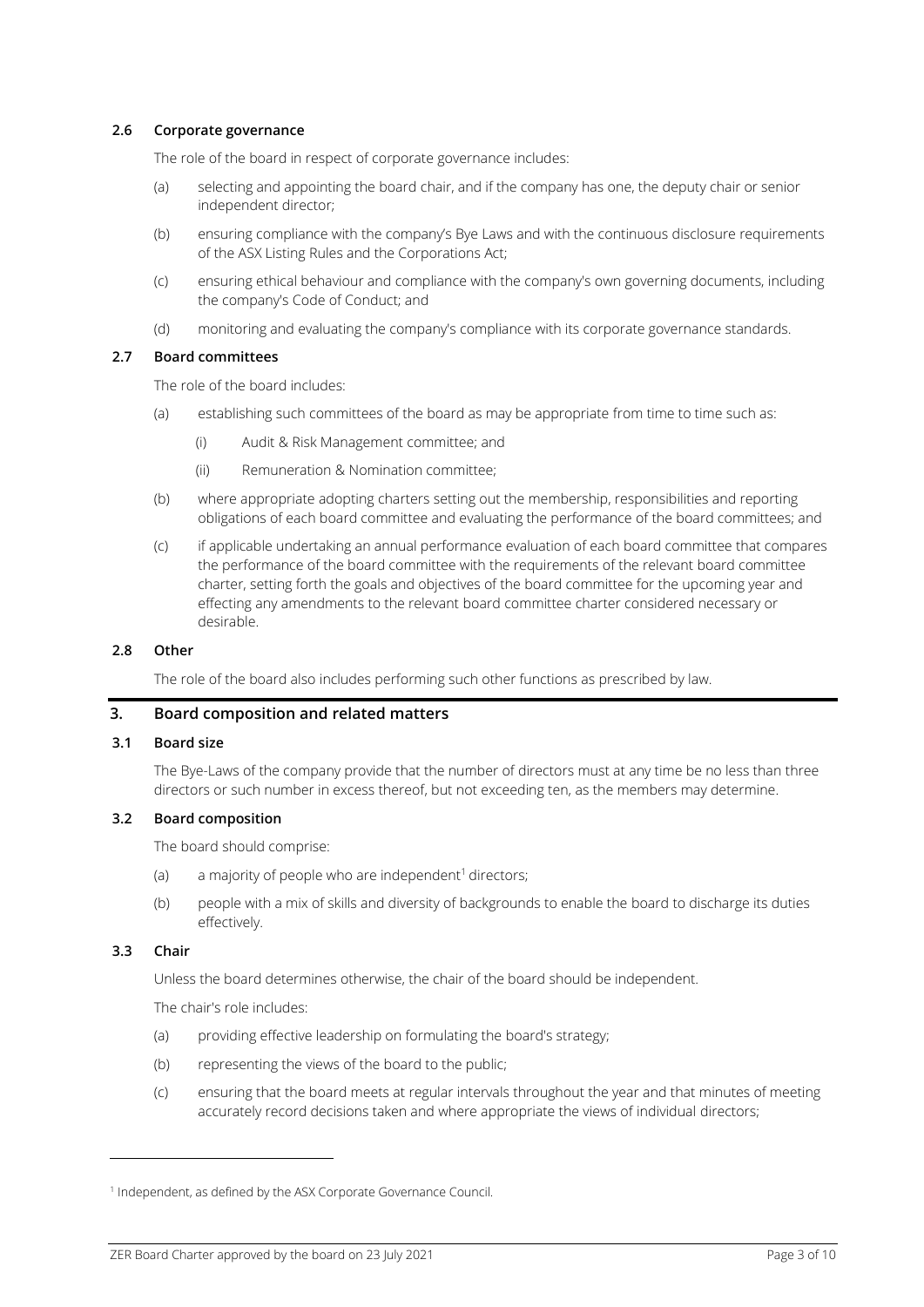- (d) guiding the agenda, information flow and conduct of all board meetings;
- (e) reviewing the performance of the board of directors; and
- (f) monitoring the performance of the Investment Manager's management of the company.

#### **3.4 Independence**

A director will be considered independent from the company if they have no business or other relationship which could materially interfere with, or could reasonably be perceived to materially interfere with, the independent exercise of their judgment.

Examples of such relationships include:

- (a) is, or has been, employed in an executive capacity by the company or another group member, and there has not been a period of at least three years between ceasing such employment and serving on the board;
- (b) is, or has within the last three years been, a principal, partner, director, or senior employee of a material professional adviser or a material consultant to the company or another group member;
- (c) is, or has been within the last three years, in a material business relationship (such as a material supplier or customer) with the company or other group member, or an officer of, or otherwise associated directly or indirectly with, someone with such a relationship;
- (d) is a substantial shareholder of the company, or an officer of, or otherwise associated directly with, a substantial shareholder of the company;
- (e) has a material contractual relationship with the company or another group member other than as a director of the company;
- (f) has close family ties with a person who falls within any of the above categories;
- (g) has been a director of the company for such a period that his or her independence may have been compromised.

Family ties and cross-directorships may be relevant in considering interests and relationships which may compromise independence and should be disclosed by directors to the board.

The board will:

- (a) regularly review the independence of each director in light of interests disclosed and will disclose any change to ASX, as required by the ASX Listing Rules; and
- (b) review the independence of any director who has served in that position for more than 10 years to confirm that their independent status can be maintained.

#### **3.5 Appointing new directors**

When considering the appointment of a person as a director, the board will undertake appropriate checks before appointing the person, or putting the person forward to shareholders as a candidate for election as a director. These checks will include the candidate's character, experience, education, criminal record and bankruptcy history.

A candidate standing for election as a non-executive director will be asked to provide the board, or the nomination committee (if any), with sufficient information so as to enable shareholders to make an informed decision as to whether to elect or re-elect the candidate. The candidate will also be asked to provide details of any commitments that will be in addition to those they will undertake if elected or re-elected as a non-executive director of the company, including a statement that they will have sufficient time to fulfil their responsibilities as a director of the company.

## **3.6 Terms of appointment**

- (a) The company will have a written agreement with each person appointed as a director setting out the terms of their appointment, including:
	- (i) the term of appointment;
	- (ii) the time commitment envisaged;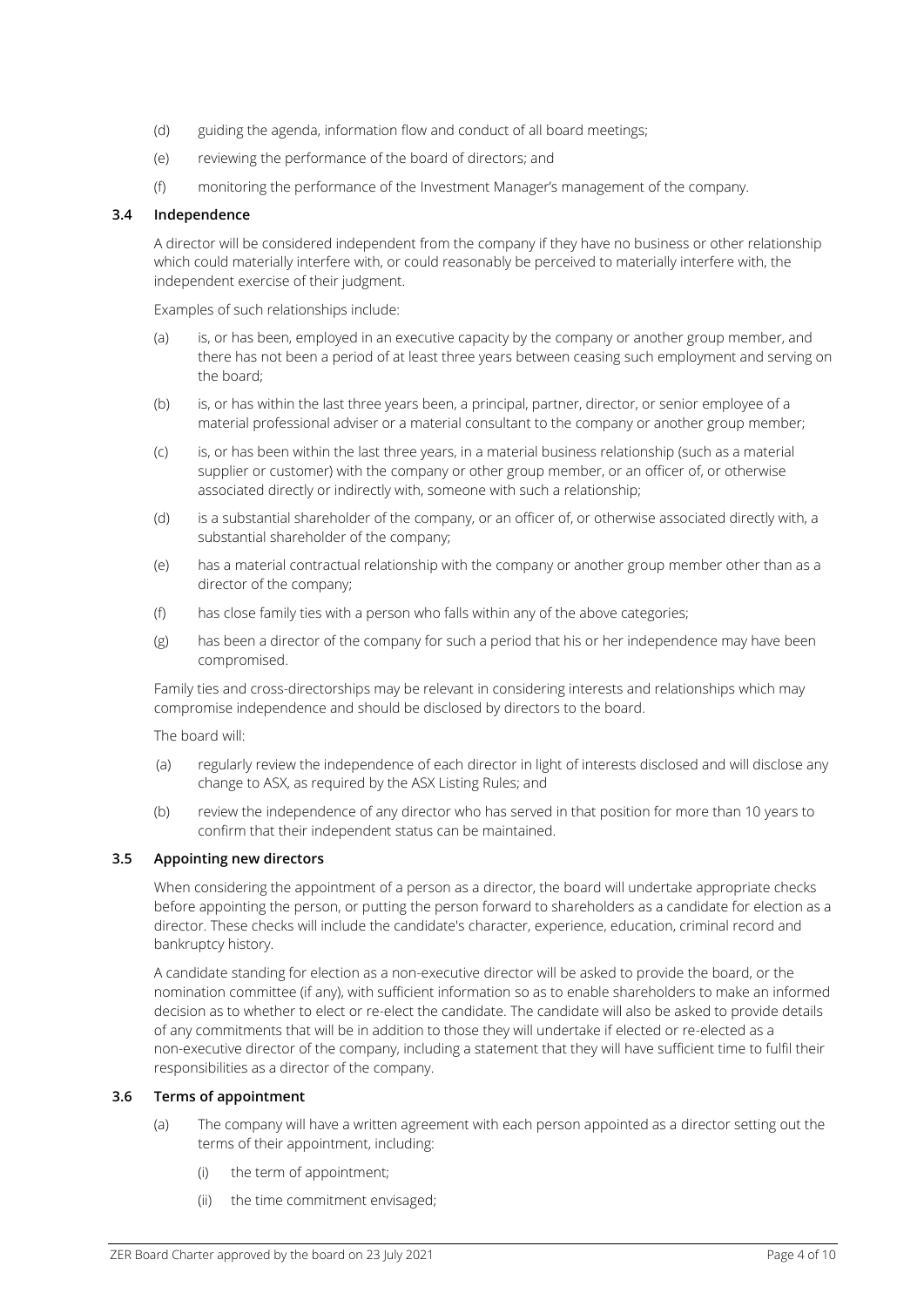- (iii) remuneration;
- (iv) the requirement to disclose interests and any matter that may affect their independence;
- (v) the criteria by which directors may seek independent professional advice;
- (vi) the circumstances in which the director's office becomes vacant;
- (vii) indemnity and insurance arrangements;
- (viii) ongoing rights of access to corporate information; and
- (ix) ongoing confidentiality obligations.
- (b) The board will provide shareholders with all material information in its possession relevant to a decision on whether or not to elect or re-elect a director.

#### **3.7 Re-election and Tenure**

- (a) In accordance with the Bye Laws of the company, no director shall hold office for a continuous period in excess of three years or past the third annual general meeting following the director's appointment, whichever is the longer, without submitting for re-election.
- (b) The directors are expected to review their membership of the board from time to time taking into account their length of service on the board, age, qualification and experience, the company's Bye-Laws, the needs of the company and direction of the company together with such other criteria considered desirable for composition of a balanced board and the overall interests of the company.
- (c) Shareholders have the authority to remove a director at any special meeting convened for such purpose as provided by the Bye Laws of the company.

#### **4. Company Secretary**

#### **4.1 Company Secretary**

Zeta Resources Limited has appointed ICM Limited as Company Secretary (**Company Secretary**).

The Company Secretary reports to and is accountable to the board, through the chair of the board, on all matters to do with the proper functioning of the board and board committees (if any).

Open and direct lines of communication are to be maintained between directors and the Company Secretary (and vice versa).

#### **4.2 Company Secretary's Role**

The role of the Company Secretary should include:

- (a) advising the board and its committees on governance matters;
- (b) monitoring that board and committee policy and procedures are followed;
- (c) coordinating the timely completion and dispatch of board and committee papers;
- (d) ensuring that the business at board and committee meetings is accurately captured in the minutes and signed by the chair; and
- (e) helping to organise and facilitate director induction, professional development and evaluation/review procedures.

#### **4.3 Independent Advice**

The board may, as appropriate, seek independent advice outside the company on regulatory and corporate governance matters.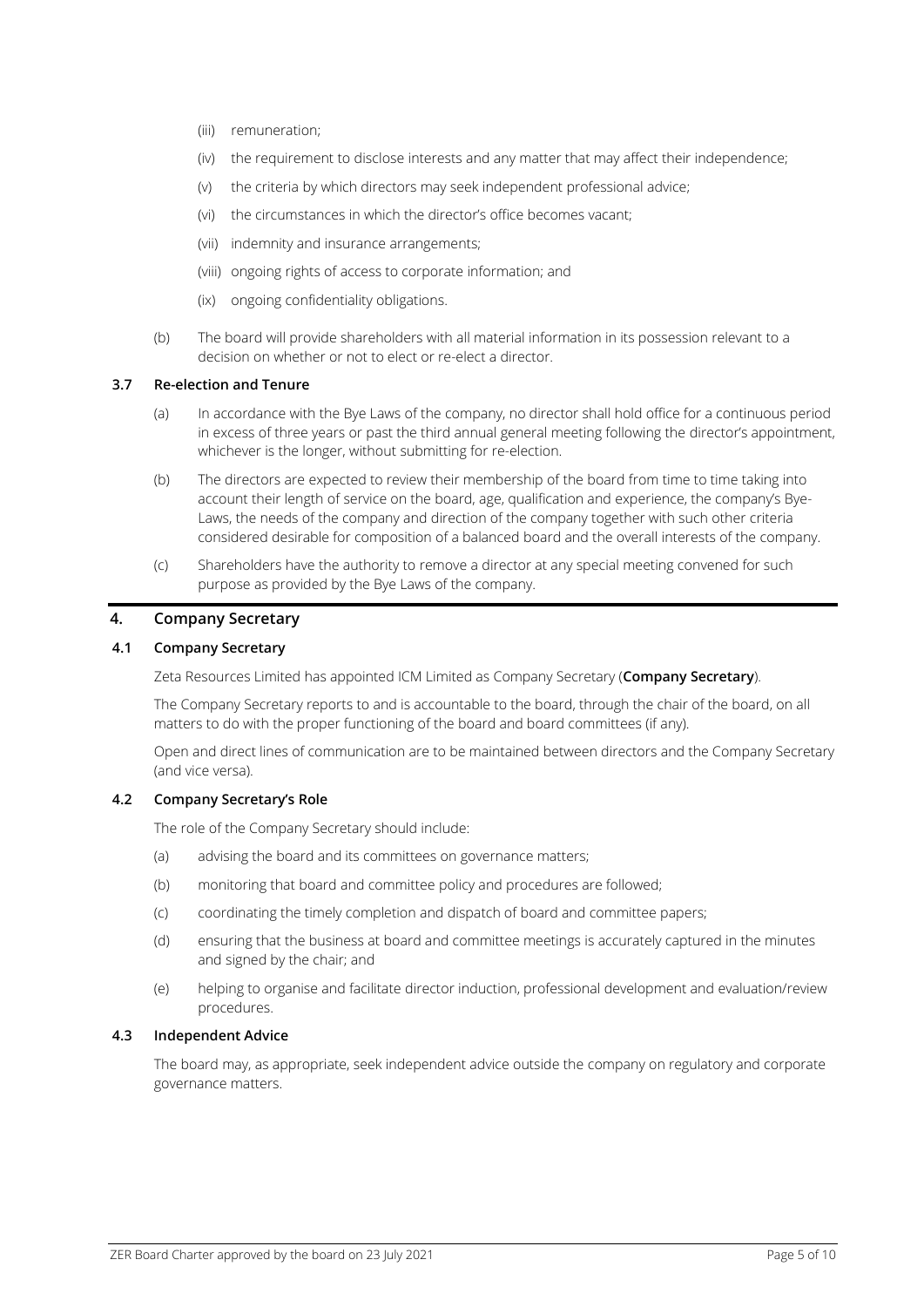## **5. Management and delegation**

## **5.1 Investment Manager**

Zeta Resources Limited has entered into an Investment Management Agreement with ICM Limited, pursuant to which ICM Limited acts as investment manager (**Investment Manager**). The Investment Manager recommends policies, strategic direction and business plans for the board's approval and is responsible for managing the company's day-to-day business.

#### **5.2 Investment Manager's responsibilities**

The Investment Manager is responsible for running the day-to-day affairs of the company under terms of the Investment Management Agreement and to implement the policies and strategy set by the board. In carrying out these responsibilities, the Investment Manager must report to the board in a timely and clear manner and ensure all reports to the board present a true and fair view of the company's financial condition and results.

#### **5.3 Voting and other rights**

The Investment Manager has authority to exercise voting and other rights in relation to the company's investments, subject to the Investment Manager's internal investment process.

#### **5.4 Written agreement and review**

The company will have a written agreement with the Investment Manager of the company setting out the terms of their appointment; and review the performance of the Investment Manager annually.

## **6. Independent professional advice**

- **6.1** Directors may obtain independent professional advice, at the company's cost, in carrying out their responsibilities.
- **6.2** It will be appropriate to obtain independent professional advice where:
	- (a) the issue or recommendation in question is one which the director reasonably considers, after consulting with the board or the chair of the board, is of a character that makes obtaining independent advice appropriate; and
	- (b) the board or chair, following such consultation consents to the obtaining of such advice.
- **6.3** Independent professional advice can be obtained without the involvement of the Investment Manager where the board or the chair considers it appropriate to do so.
- **6.4** A suitable qualified expert in the appropriate field should be instructed. Prior to instructing the expert, the director should advise the board or chair of the fee payable which must be reasonable having regard to the nature of the advice sought and the fees charged by comparable experts.
- **6.5** All instructions to the expert must be in writing specifying the party instructing and the capacity in which that party is acting and the party to whom the advice is to be addressed.
- **6.6** Except in circumstances of competing interests between the directors or the director and the company, a copy of the advice, the letter of instruction, and all materials which accompanied the letter must be provided to the board.

## **7. Conflict of Interest Protocols**

From time to time a director may have a conflict of interest. To help directors manage any such conflicts the board has developed protocols setting out the structures and procedures to be followed with the aim of ensuring that the consideration of matters by the board and any board committees (if any) is undertaken free from any actual influence or appearance of influence from persons with conflicts of interest, and that the disclosure of the company's confidential information is to be subject to appropriate corporate governance controls. Those protocols are set out in [Annexure](#page-8-0) A.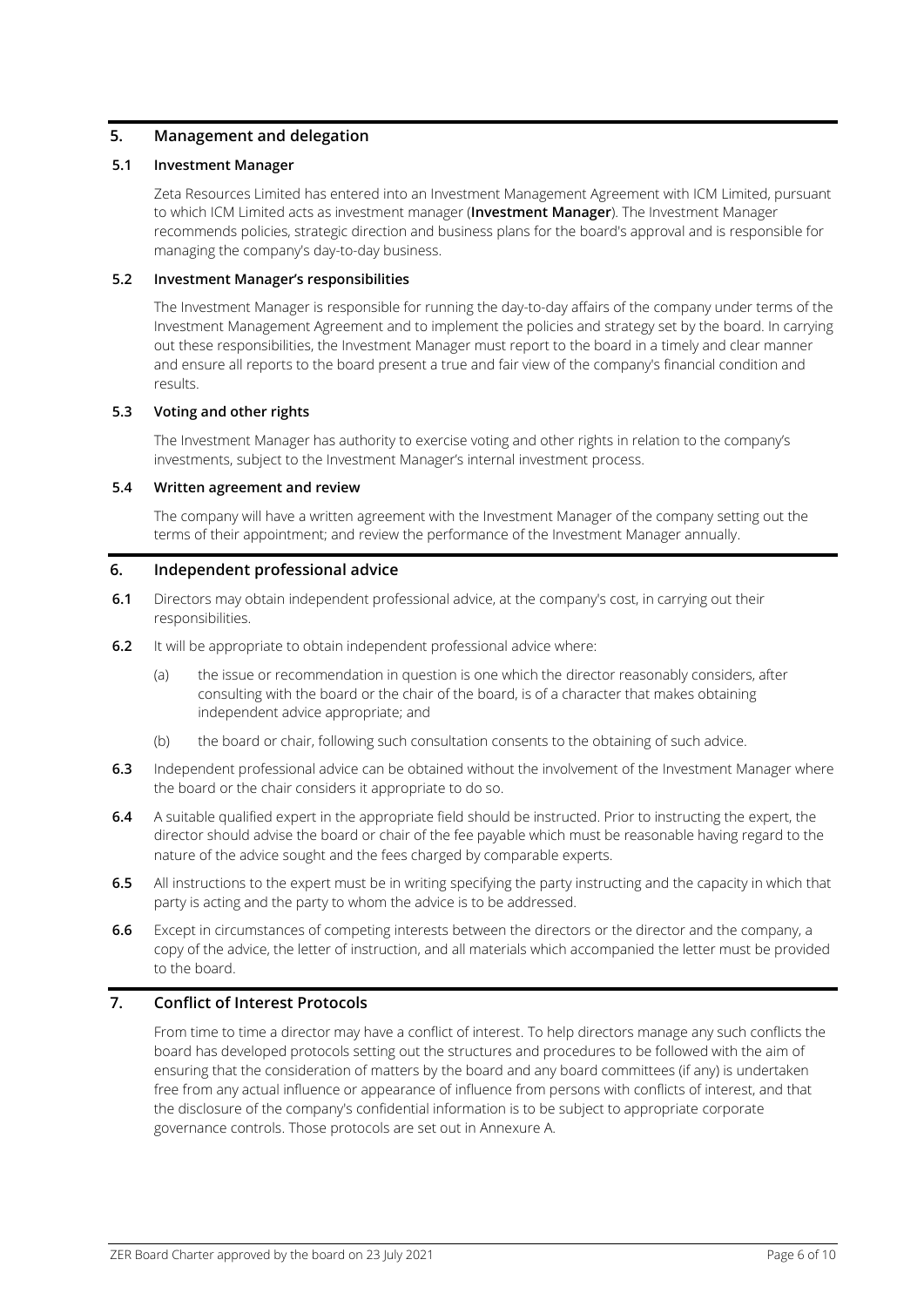## **8. Ethical Standards and Share Trading**

The directors must perform their duties in line with the company's objectives and with the utmost integrity. In this regard, director's must comply with all the company's policies, including the Code of Conduct and Share Trading policies.

#### **9. Inconsistency with the company's Bye-Laws**

To the extent that there is any inconsistency between this Charter and the company's Bye-Laws, the Bye-Laws will prevail.

## **10. Publication of the Charter**

The following matters in relation to the Charter should be undertaken:

- (a) a copy of this Charter is to be made available on the company's website **[www.zetaresources.limited](http://www.zetaresources.limited/)**; and
- (b) the Charter to be made available to the company's shareholders upon request.

**Last Review Date:** 25 November 2020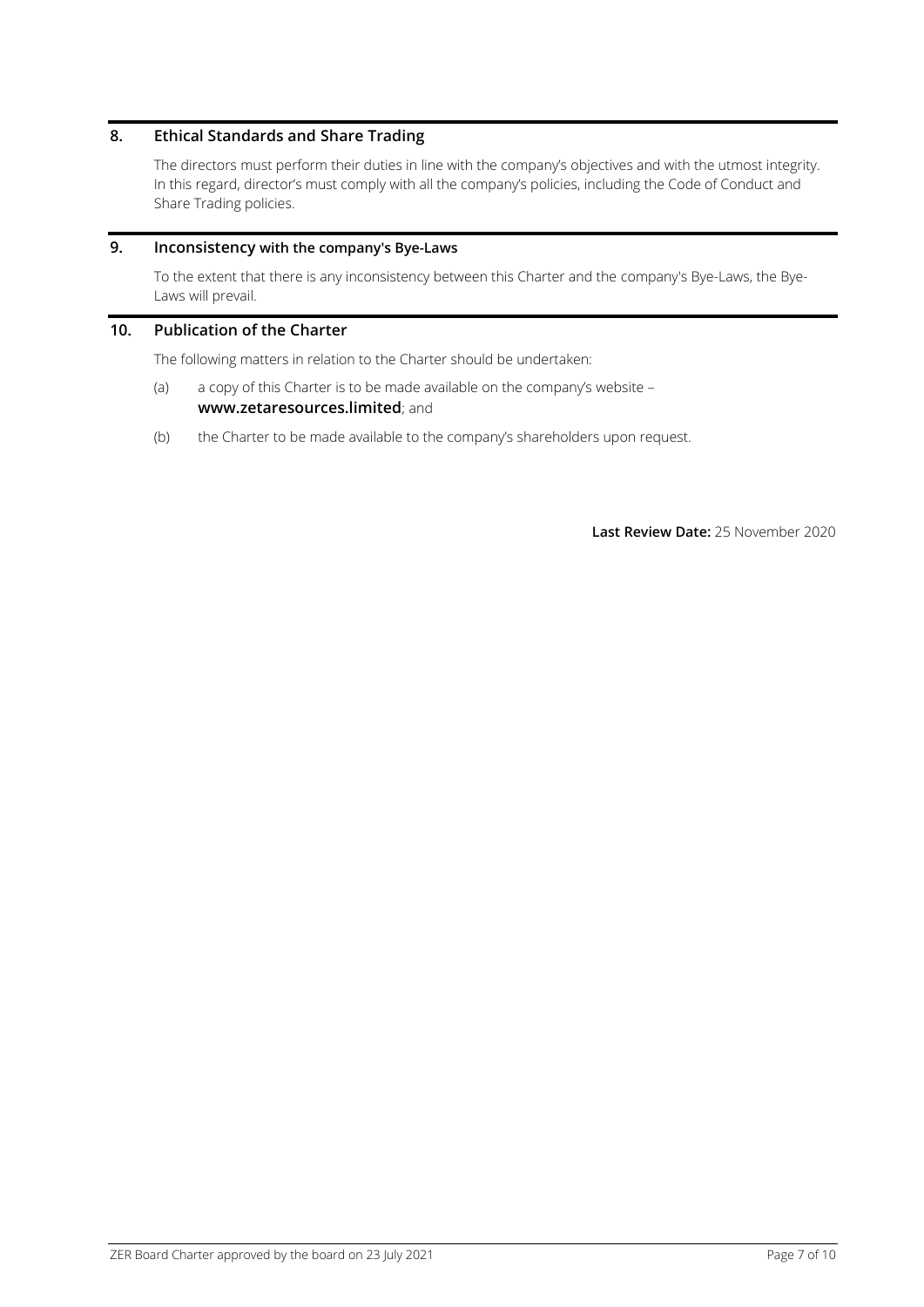# <span id="page-8-0"></span>**Annexure A – Board Protocols – Conflicted Directors**

## **1. Background**

## **1.1 Purpose**

The purpose of these protocols is to set out the structures and procedures which have been put in place by the board of the company to ensure that the consideration of matters by the board and any board committees is undertaken free from any actual influence or appearance of influence from persons with conflicts of interest, and that the disclosure of the company's confidential information is to be subject to appropriate corporate governance controls.

#### **1.2 Directors duties**

Annexed to these protocols is:

- (a) an outline of duties of directors in relation to the disclosure of interests and avoiding conflicts; and
- (b) a discussion of certain conflicts which may arise with nominee directors.

Nothing in these protocols is intended to limit in any way the duties owed to the company by the directors of the company (**Directors**).

#### **2. Disclosure of information to Directors**

#### **2.1 Directors disclosure of interests**

Directors must at all times comply with their duties and obligations as directors of the company under statute, common law and the company's Bye-Laws to disclose certain interests to the board and avoid conflicts of interest. The duties of the Directors also include a duty of confidentiality owed to the company. An outline of certain duties and obligations of Directors is set out i[n Annexure](#page-10-0) B to these protocols.

#### <span id="page-8-1"></span>**2.2 Review of information before disclosure to directors**

It is the responsibility of the Investment Manager to determine whether any information circulated to the board or any board committee may give rise to a conflict of interest or potential conflict of interest (a **conflict**) in relation to one or more of the Directors.

In making that determination in respect of a Director, the Investment Manager may consult with the chair of the board or, in the event that disclosure of the information to the chair may give rise to a conflict, the deputy chair of the board. If the chair or the deputy chair (as applicable) considers it appropriate, he or she may establish a committee comprising of those Directors who do not have a conflict for the purposes of making the determination (**Independent Directors**).

The chair or deputy chair (as applicable), or any committee of independent directors established by the chair or deputy chair, may also for the purposes of making the determination:

- (a) request further information from the relevant Director; and/or
- (b) seek advice from the company's legal or other advisors.

## **3. Procedures**

## **3.1 Procedures to be followed before board meeting**

Before notice of any matter to be considered by the board or a board committee (**Relevant Matter**) is circulated to Directors, the procedure set out in paragraph [2.2](#page-8-1) of these protocols must be adopted for the purpose of determining whether the involvement of any of the Directors in the board's or board committee's consideration of that Relevant Matter would give rise to a conflict.

## <span id="page-8-2"></span>**3.2 Exclusion of conflicted director**

If the board or a board committee is required to consider a Relevant Matter and it has been determined in accordance with paragraph [2.2](#page-8-1) of these protocols that the involvement of a Director (**Conflicted Director**) in the board's consideration of the Relevant Matter, or a board committee's consideration of the Relevant Matter, would give rise to a conflict, then the Conflicted Director:

(a) must not receive any information about the Relevant Matter; and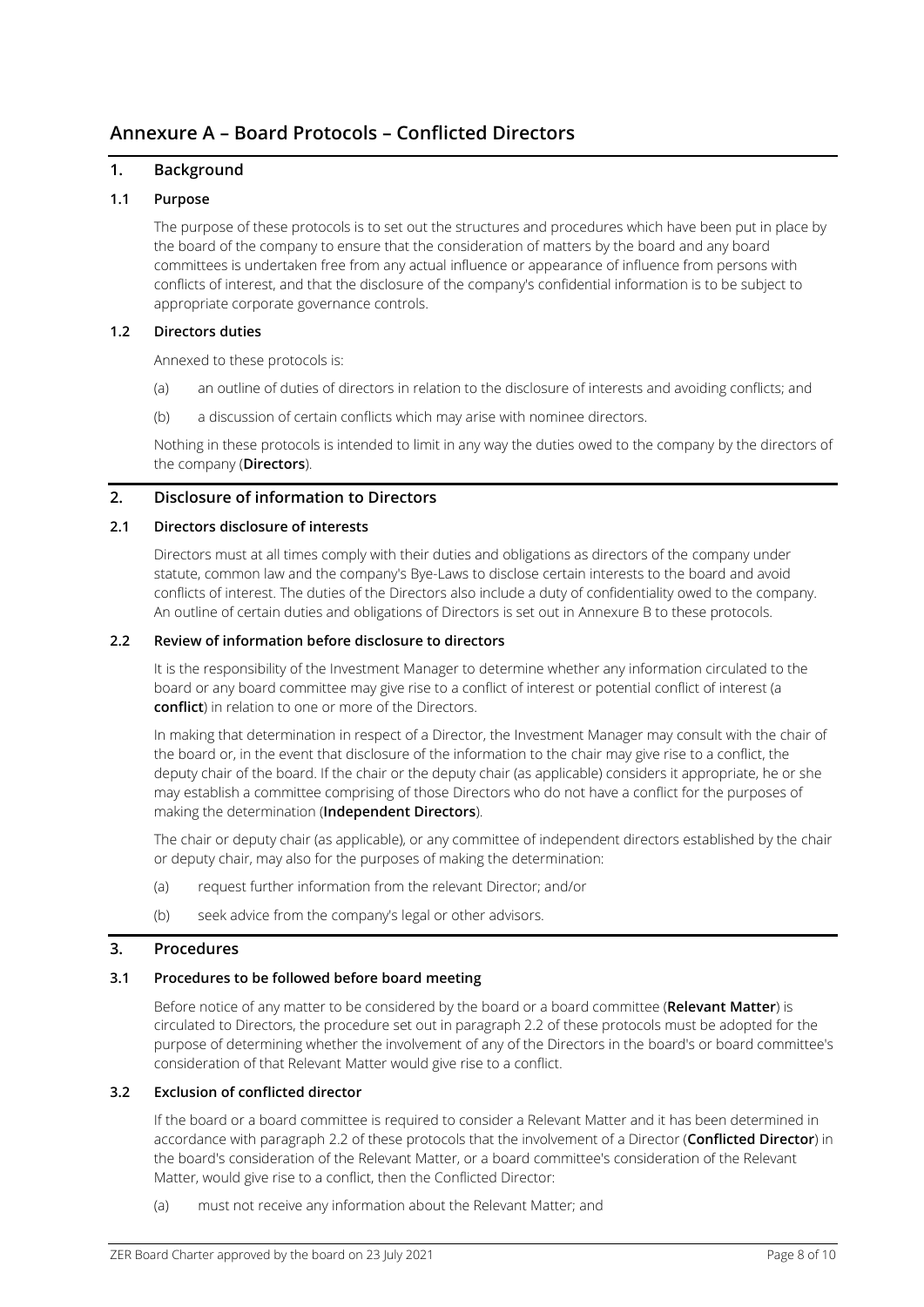(b) is not entitled to participate in any discussions regarding, nor take part in any decision-making process in relation to, the Relevant Matter,

unless the Independent Directors make a determination under paragraph [3.3](#page-9-0) of these protocols.

#### <span id="page-9-0"></span>**3.3 Inclusion of conflicted director on limited basis**

After following the procedures set out in paragraph [2.2](#page-8-1) of these protocols, depending on the nature of the conflict or potential conflict and the application of the particular facts, the Independent Directors may decide that the Conflicted Director can:

- (a) receive part of the information in respect of the Relevant Matter;
- (b) receive redacted versions of information distributed to the board in respect of the Relevant Matter; or
- (c) participate in the discussions regarding the Relevant Matter but not to vote on resolutions covering the Relevant Matter.

#### **3.4 Procedures where conflicted director excluded**

If the Relevant Matter is to be considered at a board meeting or board committee meeting and a determination is made under paragraph [3.2](#page-8-2) of these protocols (and not under paragraph [3.3](#page-9-0) of these protocols):

- (a) the Conflicted Director may only receive modified versions of the agenda and other papers circulated to Directors in respect of that meeting which exclude all information relating to the Relevant Matter;
- (b) the Conflicted Director may attend the meeting provided that the Conflicted Director excuses himself or herself from the meeting during any discussion of the Relevant Matter and takes no part in any decision-making process in relation to the Relevant Matter;
- (c) the Independent Directors must not disclose to the Conflicted Director any information relating to the Relevant Matter including the content of any relevant discussions at board meetings and any other relevant discussions, negotiations or agreements;
- (d) the Investment Manager will prepare minutes of all meetings of the board and circulate those minutes to the members of the board. However, if the Relevant Matter was considered at a meeting, the Conflicted Director will only be provided with a modified version of the minutes of that meeting which excludes those minutes relating to the board's consideration of the Relevant Matter;
- (e) the Investment Manager will be responsible for establishing and implementing appropriate measures to ensure that the Conflicted Director does not have access to email or any other folders where any documents or other information relating to the Relevant Matter are stored or to any relevant hard copy documents (and if requested by an Independent Director, the Investment Manager will report to the board on the methodology employed to achieve this result);
- (f) if the Conflicted Director acquires any information about the Relevant Matter in his or her capacity as a Director which is not publicly available, the Conflicted Director must keep that information confidential in accordance with the duties owed by the Conflicted Director to the company.

#### **3.5 Compliance with protocols**

Each Director:

- (a) must use all reasonable efforts to ensure that each person to whom these protocols apply complies with the protocols;
- (b) must notify the chair promptly if the Director becomes aware of any circumstances which, or which are likely to, result in a breach of these protocols, giving sufficient details of those circumstances to the chair so that remedial action may be taken;
- (c) acknowledges that if these protocols are breached, the company reserves the right to at any time terminate the involvement of the relevant Director, or any associate or involved person, in the Relevant Matter.

These protocols do not limit any other rights that the company may have against a Director in respect of any breach of any legal or contractual obligations of a Director.